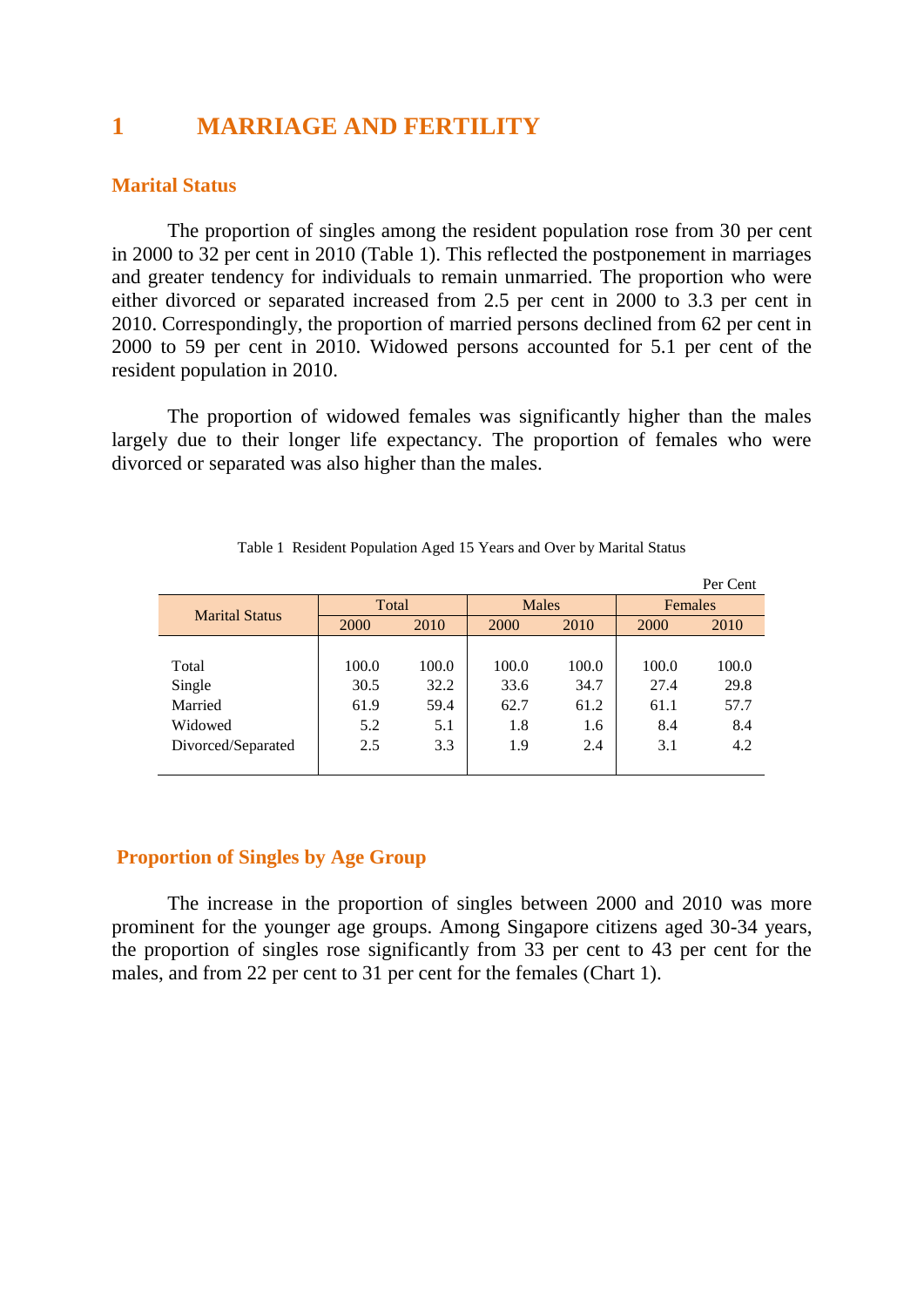



#### **Proportion of Singles by Education Attainment**

Singlehood was most prevalent among citizen males with below secondary qualifications and graduate citizen females (Table 2). At age 40-44 years, 24 per cent of citizen males with below secondary qualifications were single in 2010, as compared to 13 per cent of university graduates. For citizen females, 23 per cent of graduates aged 40-44 years were single in 2010, as compared to 11 per cent among females with below secondary qualifications.

|                                       |             |      |             |      |             |      |             | Per Cent |
|---------------------------------------|-------------|------|-------------|------|-------------|------|-------------|----------|
|                                       | 25-29 Years |      | 30-34 Years |      | 35-39 Years |      | 40-44 Years |          |
| <b>Highest Qualification Attained</b> | 2000        | 2010 | 2000        | 2010 | 2000        | 2010 | 2000        | 2010     |
|                                       |             |      |             |      |             |      |             |          |
| Males                                 |             |      |             |      |             |      |             |          |
| <b>Below Secondary</b>                | 62.5        | 66.7 | 41.0        | 44.8 | 29.2        | 32.5 | 21.1        | 24.1     |
| Secondary                             | 59.0        | 66.3 | 30.4        | 41.0 | 18.3        | 26.1 | 13.8        | 18.2     |
| Post-Secondary (Non-Tertiary)         | 61.5        | 72.3 | 30.3        | 42.1 | 16.5        | 25.4 | 10.5        | 17.0     |
| Diploma & Professional Qualification  | 68.1        | 78.7 | 29.0        | 43.2 | 15.7        | 21.6 | 9.1         | 13.7     |
| University                            | 73.0        | 83.7 | 33.1        | 43.4 | 17.4        | 20.8 | 8.6         | 12.9     |
| Females                               |             |      |             |      |             |      |             |          |
| <b>Below Secondary</b>                | 27.7        | 35.5 | 15.6        | 20.0 | 11.1        | 12.7 | 9.1         | 10.8     |
| Secondary                             | 34.2        | 40.8 | 18.4        | 22.2 | 14.5        | 15.2 | 14.8        | 12.5     |
| Post-Secondary (Non-Tertiary)         | 42.1        | 50.9 | 23.3        | 28.3 | 18.0        | 18.9 | 18.1        | 15.6     |
| Diploma & Professional Qualification  | 50.4        | 60.0 | 25.3        | 30.4 | 24.8        | 21.9 | 23.7        | 17.8     |
| University                            | 60.8        | 72.2 | 32.8        | 35.1 | 29.1        | 24.8 | 26.7        | 23.5     |
|                                       |             |      |             |      |             |      |             |          |

Table 2 Proportion of Singles Among Singapore Citizens by Age Group, Sex and Highest Qualification Attained

Per Cent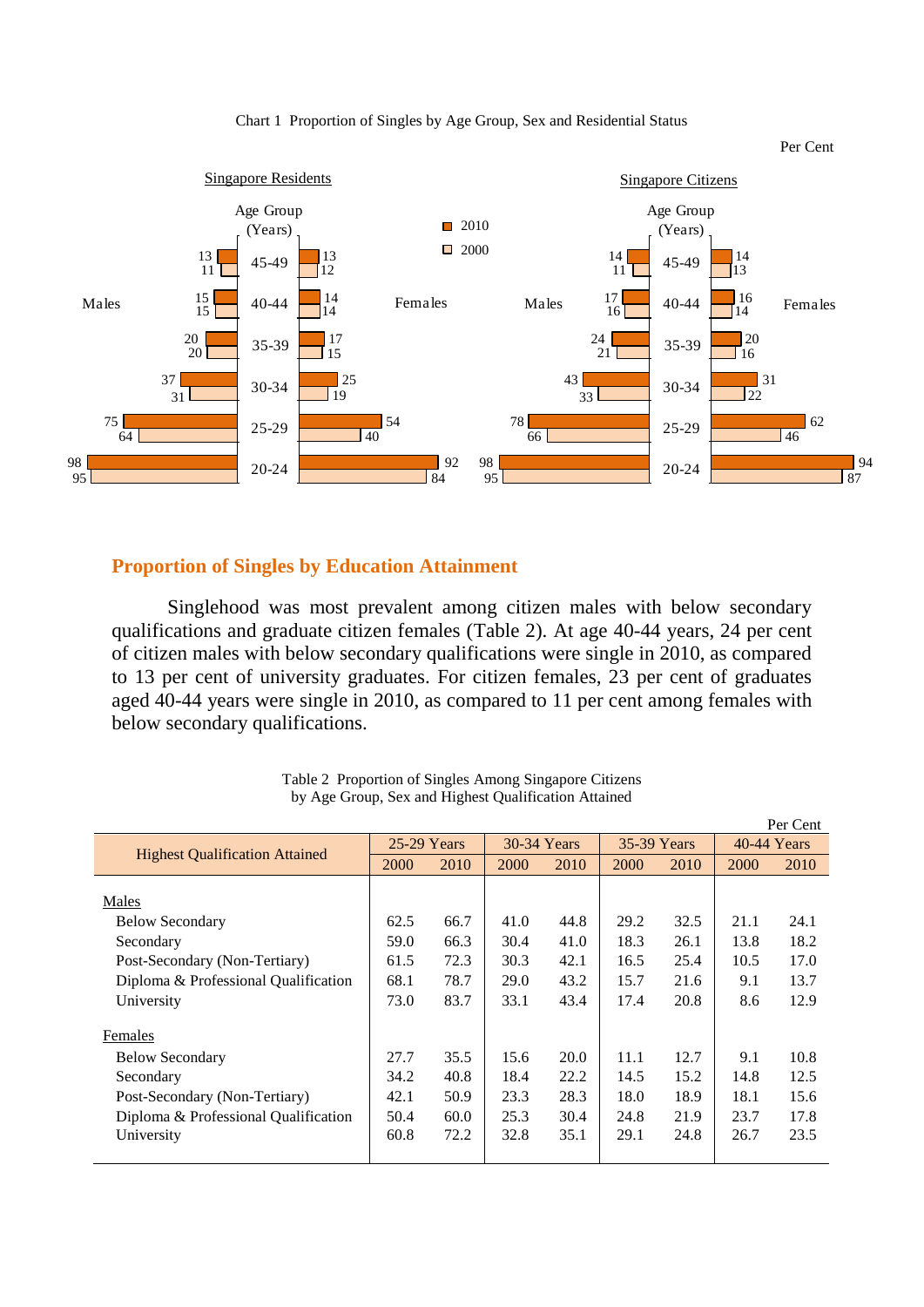# **Proportion of Singles by Ethnic Group**

The Chinese had the highest proportion of singles. In 2010, 18 per cent of Chinese citizen males aged 40-44 years were single, compared to 13 per cent for the Malays and Indians (Table 3). Among Chinese citizen females aged 40-44 years, 18 per cent were single, higher than the Malays (8.2 per cent) and the Indians (11 per cent).

| Per Cent            |               |      |             |      |             |      |               |      |  |
|---------------------|---------------|------|-------------|------|-------------|------|---------------|------|--|
|                     | $25-29$ Years |      | 30-34 Years |      | 35-39 Years |      | $40-44$ Years |      |  |
| <b>Ethnic Group</b> | 2000          | 2010 | 2000        | 2010 | 2000        | 2010 | 2000          | 2010 |  |
|                     |               |      |             |      |             |      |               |      |  |
| Males               |               |      |             |      |             |      |               |      |  |
| Chinese             | 68.9          | 81.5 | 35.4        | 45.8 | 23.7        | 25.7 | 17.3          | 18.3 |  |
| Malays              | 53.4          | 66.6 | 24.4        | 30.5 | 13.1        | 18.2 | 8.3           | 13.4 |  |
| Indians             | 61.5          | 75.8 | 29.4        | 35.8 | 16.6        | 15.3 | 9.3           | 13.4 |  |
| Females             |               |      |             |      |             |      |               |      |  |
| Chinese             | 49.8          | 67.2 | 24.3        | 33.7 | 18.2        | 22.5 | 15.4          | 17.5 |  |
| Malays              | 27.0          | 45.1 | 12.7        | 18.2 | 8.9         | 9.9  | 8.4           | 8.2  |  |
| Indians             | 33.7          | 51.8 | 17.6        | 20.8 | 10.4        | 11.6 | 10.1          | 11.1 |  |
|                     |               |      |             |      |             |      |               |      |  |

Table 3 Proportion of Singles Among Singapore Citizens by Age Group, Sex and Ethnic Group

#### **Number of Children Born**

There was a continuing delay in family formation, as reflected in the increase in the proportion with no children among ever-married females in their thirties and forties. The proportion who were childless increased from 14 per cent in 2000 to 20 per cent in 2010 among ever-married resident females aged 30-39 years, and from 6.4 per cent to 9.3 per cent among ever-married resident females aged 40-49 years (Chart 2).

Families with only one child showed an increasing trend. Among ever-married females aged 40-49 years who were likely to have completed child-bearing, the proportion with one child increased from 15 per cent in 2000 to 19 per cent in 2010.

Nonetheless, families with two children continued to be the norm. The proportion of resident ever-married females aged 40-49 years who had given birth to two children was 42 per cent in 2010, unchanged from 2000. Among those aged 30-39 years, 36 per cent had given birth to two children.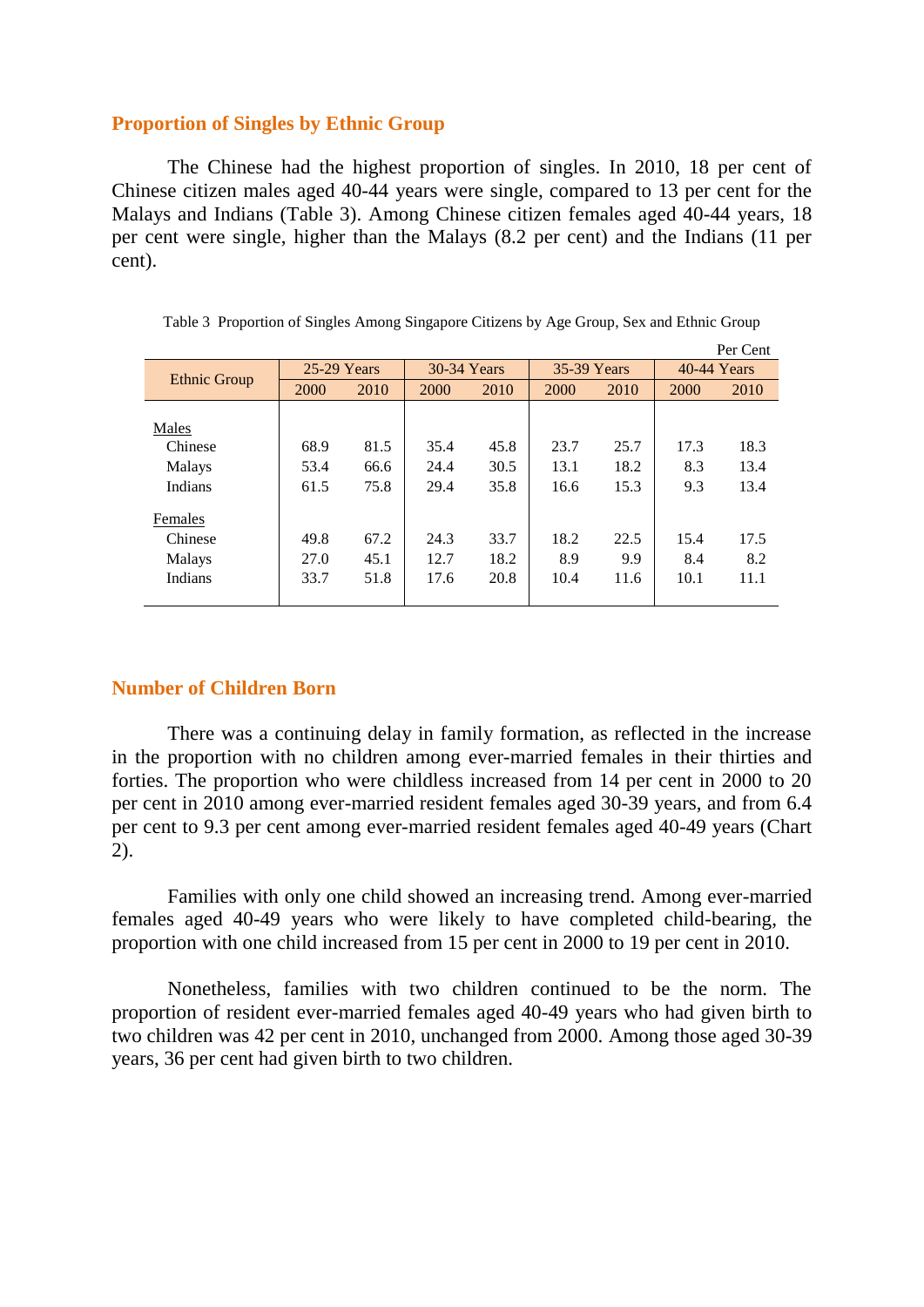

Chart 2 Resident Ever-Married Females by Age Group and Number of Children Born

With more ever-married females remaining childless or having one child, the average number of children born to resident ever-married females declined for most age groups. Among those aged 40-49 years, the average number of children born declined from 2.21 in 2000 to 2.02 in 2010 (Chart 3).



Chart 3 Average Number of Children Born to Resident Ever-Married Females by Age Group

 $2000$  2010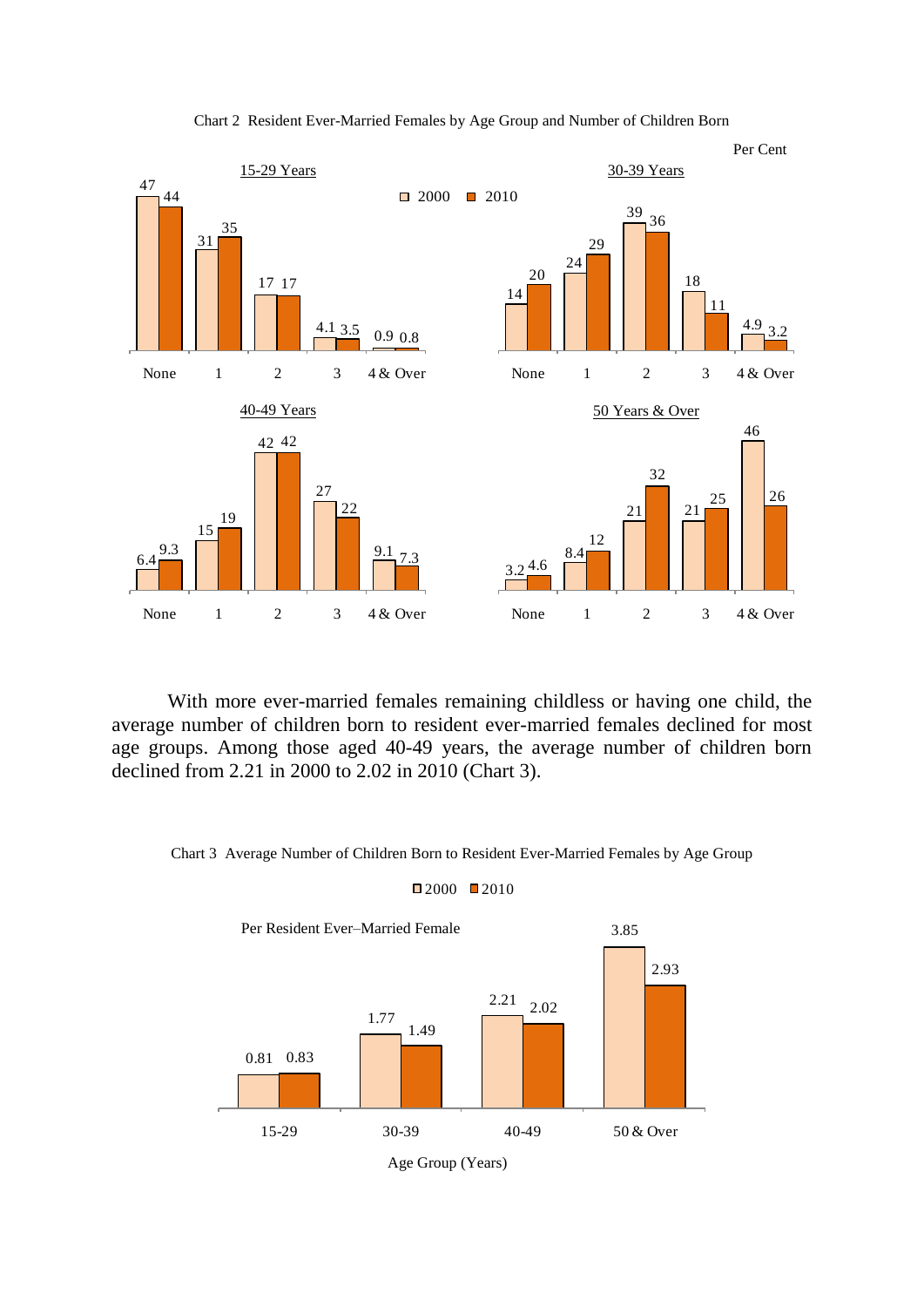# **Average Number of Children Born by Education Attainment**

Higher educated females had fewer children than lower educated females on average. University graduates had the fewest children by the end of their child-bearing years, with an average of 1.74 children among ever-married graduates aged 40-49 years in 2010 (Table 4). In contrast, the average number of children born was 2.21 for ever-married females aged 40-49 years with below secondary qualifications.

|                                       |               |      |             |      |             |      | Per Resident Ever-Married Female |      |
|---------------------------------------|---------------|------|-------------|------|-------------|------|----------------------------------|------|
| <b>Highest Qualification Attained</b> | $15-29$ Years |      | 30-39 Years |      | 40-49 Years |      | 50 Years $\&$<br>Over            |      |
|                                       | 2000          | 2010 | 2000        | 2010 | 2000        | 2010 | 2000                             | 2010 |
|                                       |               |      |             |      |             |      |                                  |      |
| <b>Below Secondary</b>                | 1.34          | 1.48 | 2.09        | 1.89 | 2.37        | 2.21 | 4.19                             | 3.33 |
| Secondary                             | 0.93          | 1.20 | 1.85        | 1.73 | 2.09        | 2.09 | 2.46                             | 2.15 |
| Post-Secondary (Non-Tertiary)         | 0.78          | 1.00 | 1.65        | 1.68 | 2.06        | 1.96 | 2.36                             | 2.16 |
| Diploma & Professional Qualification  | 0.46          | 0.68 | 1.42        | 1.39 | 1.88        | 1.83 | 2.21                             | 2.03 |
| University                            | 0.39          | 0.51 | 1.30        | 1.27 | 1.95        | 1.74 | 2.18                             | 2.01 |
|                                       |               |      |             |      |             |      |                                  |      |

Table 4 Average Number of Children Born to Resident Ever-Married Females by Age Group and Highest Qualification Attained

# **Average Number of Children Born by Ethnic Group**

The Malays continued to have the largest family size, followed by the Indians and the Chinese. Resident ever-married Malay females aged 40-49 years had an average of 2.73 children in 2010, higher than the Indians (2.05) and Chinese (1.89) (Table 5). The decline in the average number of children between 2000 and 2010 for this age group was also smaller for the Malays than the Chinese and Indians.

#### Table 5 Average Number of Children Born among Resident Ever-Married Females by Age Group and Ethnic Group

| Per Resident Ever-Married Female |      |               |             |      |      |               |      |                 |  |
|----------------------------------|------|---------------|-------------|------|------|---------------|------|-----------------|--|
|                                  |      | $15-29$ Years | 30-39 Years |      |      | $40-49$ Years |      | 50 Years & Over |  |
| <b>Ethnic Group</b>              | 2000 | 2010          | 2000        | 2010 | 2000 | 2010          | 2000 | 2010            |  |
|                                  |      |               |             |      |      |               |      |                 |  |
| Chinese                          | 0.64 | 0.65          | 1.63        | 1.37 | 2.11 | 1.89          | 3.72 | 2.85            |  |
| Malays                           | 1.35 | 1.26          | 2.43        | 2.13 | 2.78 | 2.73          | 4.92 | 3.63            |  |
| <b>Indians</b>                   | 1.01 | 0.92          | 1.88        | 1.59 | 2.21 | 2.05          | 3.91 | 2.92            |  |
|                                  |      |               |             |      |      |               |      |                 |  |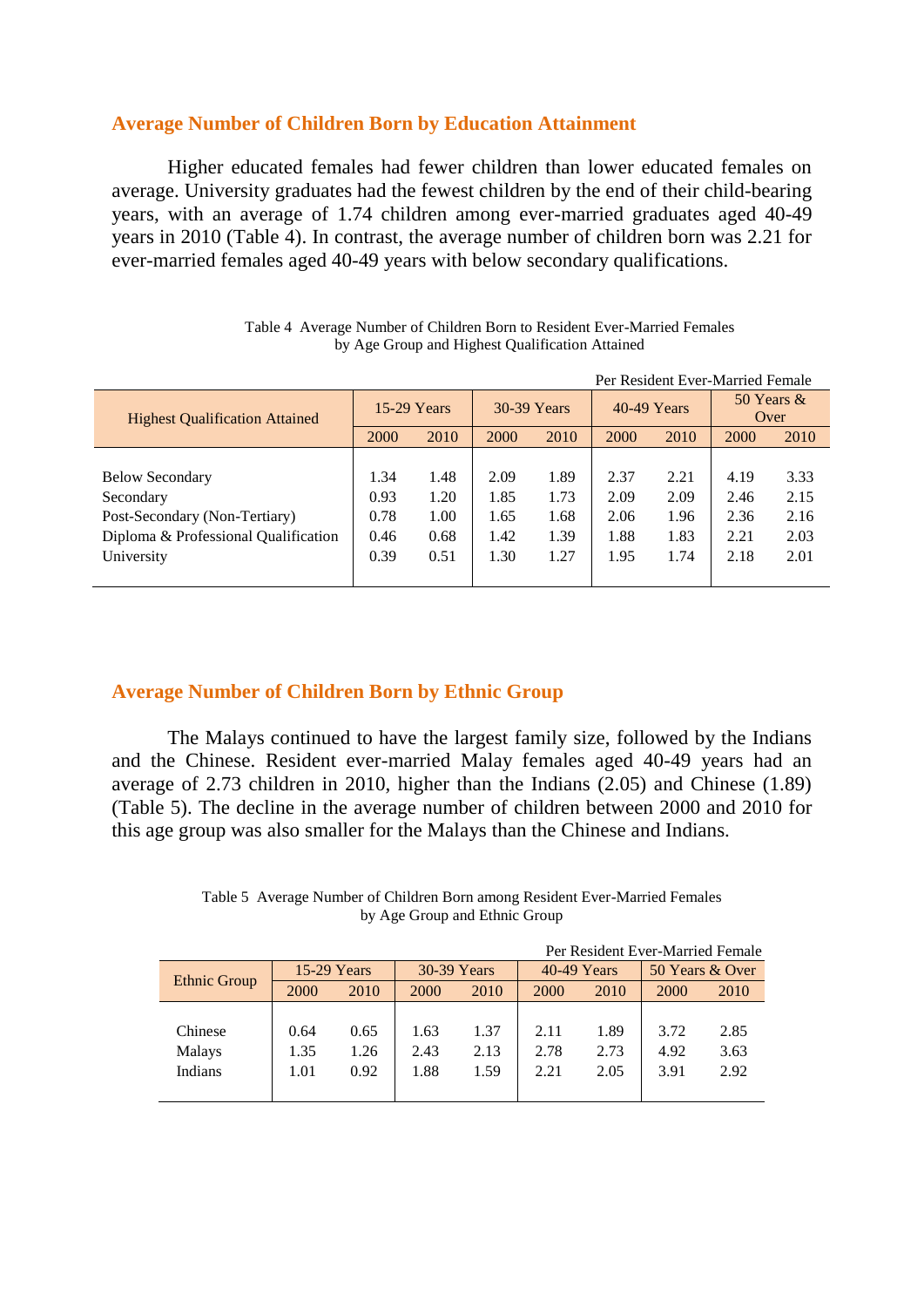# **2 EDUCATION, LITERACY AND HOME LANGUAGE**

#### **Education Profile**

The education profile of the resident population improved significantly between 2000 and 2010. Some 49 per cent of the non-student population aged 15 years and over in 2010 had at least post-secondary qualifications, up from 33 per cent in 2000 (Table 1). The share of university graduates also increased significantly from 12 per cent in 2000 to 23 per cent in 2010.

All ethnic groups among the resident population aged 15 years and over were better educated than before. The proportion with at least post-secondary qualifications increased from 35 per cent in 2000 to 48 per cent in 2010 among the Chinese, from 18 per cent to 36 per cent among the Malays and from 35 per cent to 60 per cent among the Indians.

|                                       |       |       |         |       |               |       |                | Per Cent |
|---------------------------------------|-------|-------|---------|-------|---------------|-------|----------------|----------|
|                                       | Total |       | Chinese |       | <b>Malays</b> |       | <b>Indians</b> |          |
| <b>Highest Qualification Attained</b> | 2000  | 2010  | 2000    | 2010  | 2000          | 2010  | <b>2000</b>    | 2010     |
|                                       |       |       |         |       |               |       |                |          |
| Total                                 | 100.0 | 100.0 | 100.0   | 100.0 | 100.0         | 100.0 | 100.0          | 100.0    |
| <b>Below Secondary</b>                | 42.6  | 32.4  | 42.1    | 33.8  | 50.1          | 37.0  | 38.4           | 22.5     |
| Secondary                             | 24.6  | 18.9  | 23.2    | 18.2  | 32.1          | 27.1  | 26.4           | 17.2     |
| Post-Secondary (Non-Tertiary)         | 9.9   | 11.1  | 9.7     | 9.9   | 10.6          | 19.2  | 10.8           | 11.2     |
| Diploma & Professional Qualification  | 11.1  | 14.8  | 12.4    | 15.5  | 5.1           | 11.6  | 8.0            | 14.1     |
| University                            | 11.7  | 22.8  | 12.6    | 22.6  | 2.0           | 5.1   | 16.5           | 35.0     |
|                                       |       |       |         |       |               |       |                |          |

Table 1 Resident Non-Student Population Aged 15 Years and Over by Ethnic Group and Highest Qualification Attained

Majority of the younger resident population had attained at least postsecondary qualifications. In 2010, about 8 in 10 residents aged 25-34 years had at least post-secondary qualifications (Table 2). The proportion of university graduates among residents aged 25-34 years rose from 24 per cent in 2000 to 47 per cent in 2010.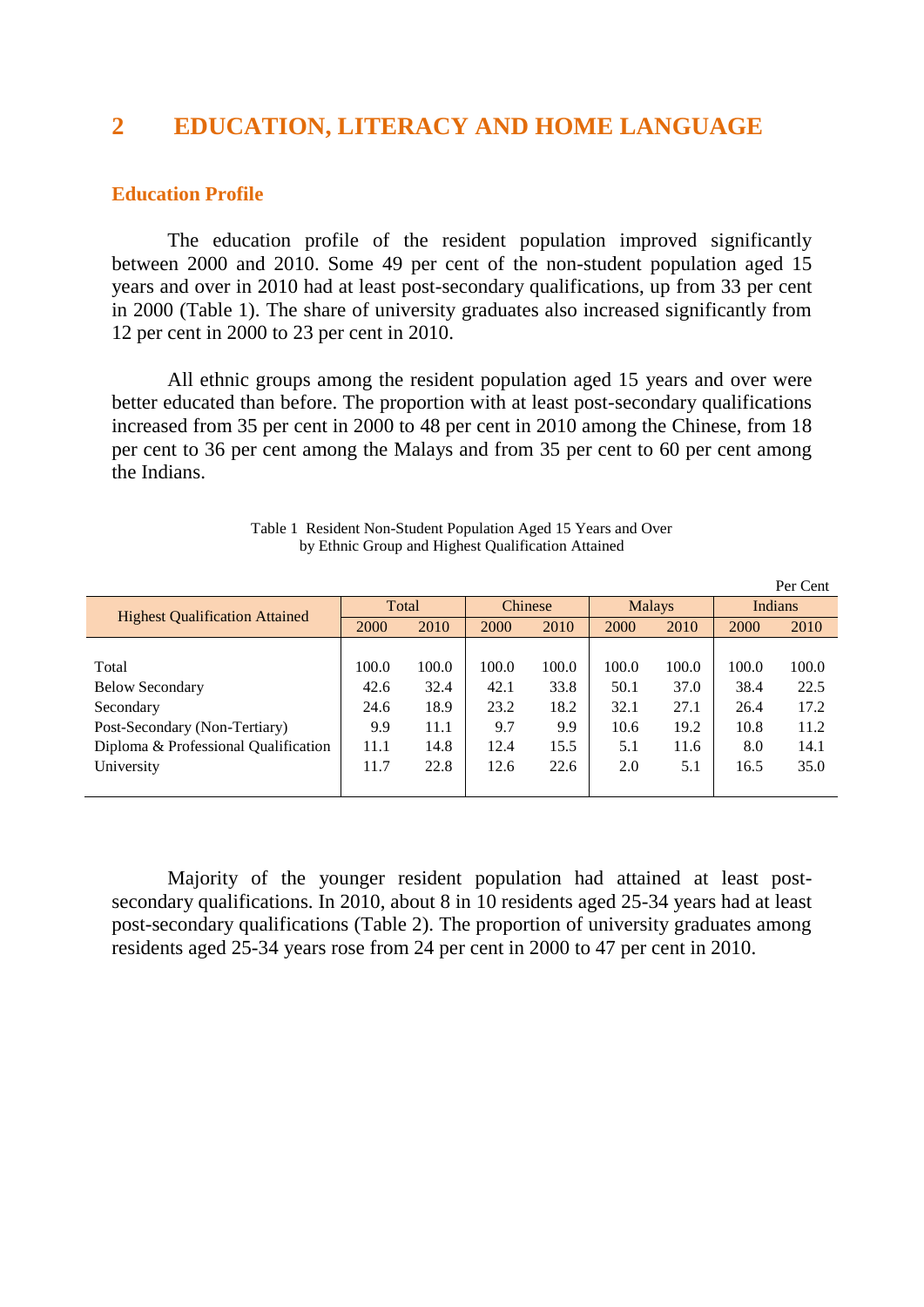|                                       |             |       |             |       |             |       |                       | Per Cent |
|---------------------------------------|-------------|-------|-------------|-------|-------------|-------|-----------------------|----------|
| <b>Highest Qualification Attained</b> | 25-34 Years |       | 35-44 Years |       | 45-54 Years |       | 55 Years $\&$<br>Over |          |
|                                       | 2000        | 2010  | 2000        | 2010  | 2000        | 2010  | 2000                  | 2010     |
|                                       |             |       |             |       |             |       |                       |          |
| Total                                 | 100.0       | 100.0 | 100.0       | 100.0 | 100.0       | 100.0 | 100.0                 | 100.0    |
| <b>Below Secondary</b>                | 18.4        | 6.1   | 36.9        | 16.4  | 52.6        | 37.4  | 79.8                  | 65.6     |
| Secondary                             | 25.7        | 12.4  | 30.9        | 19.3  | 26.1        | 26.8  | 10.7                  | 17.2     |
| Post-Secondary (Non-Tertiary)         | 12.9        | 10.7  | 9.7         | 12.0  | 8.4         | 10.2  | 4.0                   | 6.2      |
| Diploma & Professional Qualification  | 18.7        | 24.2  | 10.1        | 17.8  | 6.2         | 10.1  | 2.7                   | 4.8      |
| University                            | 24.4        | 46.5  | 12.4        | 34.6  | 6.7         | 15.4  | 2.8                   | 6.1      |
|                                       |             |       |             |       |             |       |                       |          |

Table 2 Resident Non-Student Population by Age Group and Highest Qualification Attained

# **Literacy**

Literacy had improved, in tandem with the improvement in education profile of the resident population. In 2010, 96 per cent of those aged 15 years and over were literate, up from 93 per cent in 2000 (Table 3).

Among literate residents aged 15 years and over, 80 per cent were literate in English in 2010, up from 71 per cent in 2000. Literacy in two or more languages also rose from 56 per cent in 2000 to 71 per cent in 2010.

|  |  | Table 3 Literacy Among Resident Population Aged 15 Years and Over |  |  |
|--|--|-------------------------------------------------------------------|--|--|
|  |  |                                                                   |  |  |

|                                           | 2000 | 2010 |
|-------------------------------------------|------|------|
| General Literacy Rate (%)                 | 92.5 | 95.9 |
| <b>Among Literate Resident Population</b> |      |      |
| % Literate in English                     | 70.9 | 79.9 |
| % Literate in Two or More Languages       | 56.0 | 70.5 |
|                                           |      |      |

#### **Language Spoken at Home**

Concurrent with the rise in the level of English literacy, the usage of English at home became more prevalent (Table 4). Correspondingly, the use of Malay and Tamil as home language was less prevalent among the Malays and Indians respectively in 2010 compared to 2000. Among the Chinese, the use of Chinese dialects as home language was less prevalent but Mandarin was slightly more prevalent from 2000 to 2010.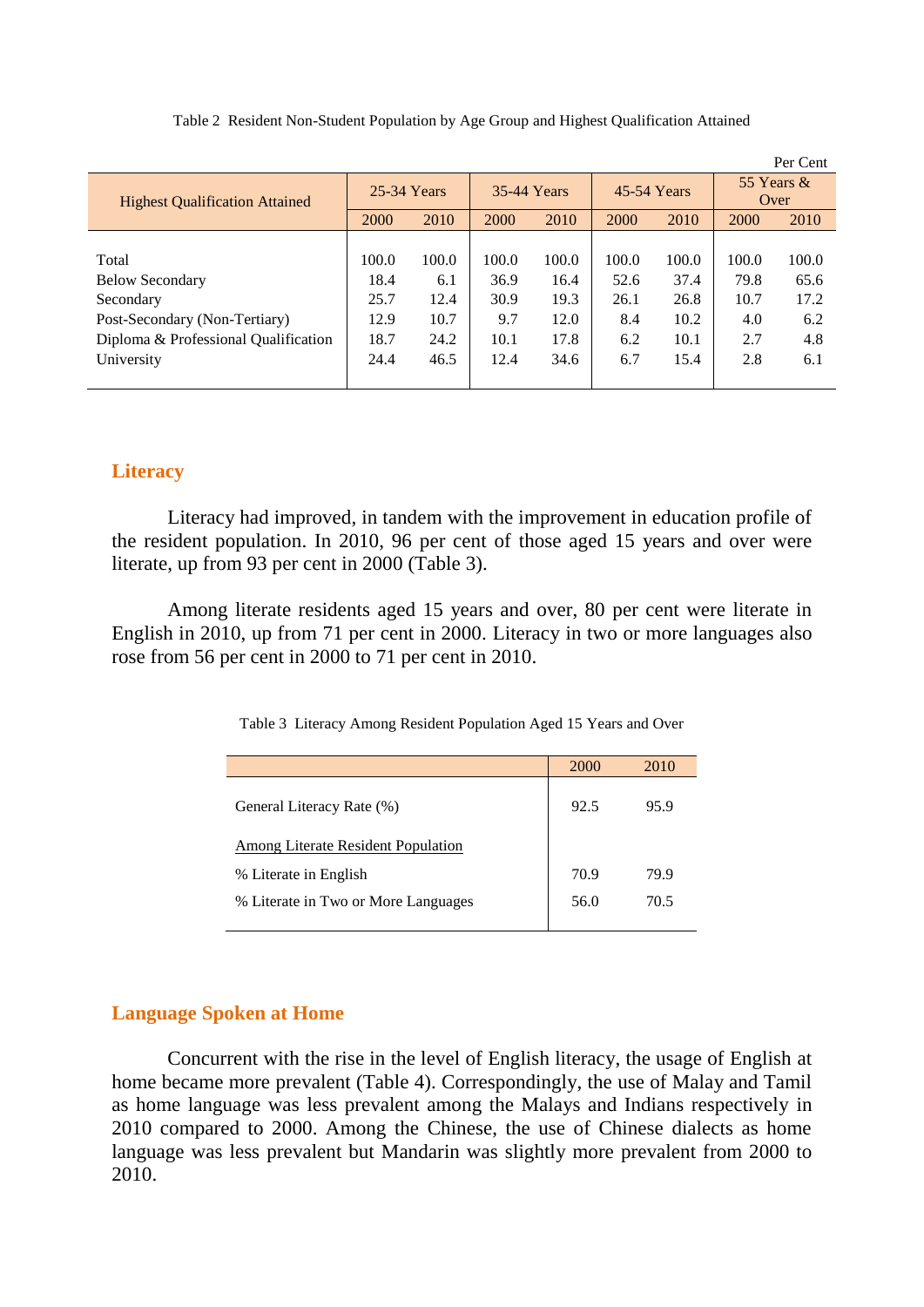|                         |       | Per Cent |
|-------------------------|-------|----------|
| Ethnic Group/Language   | 2000  | 2010     |
|                         |       |          |
| Chinese                 | 100.0 | 100.0    |
| English                 | 23.9  | 32.6     |
| Mandarin                | 45.1  | 47.7     |
| <b>Chinese Dialects</b> | 30.7  | 19.2     |
| Others                  | 0.4   | 0.4      |
|                         |       |          |
| <b>Malays</b>           | 100.0 | 100.0    |
| English                 | 7.9   | 17.0     |
| Malay                   | 91.6  | 82.7     |
| Others                  | 0.5   | 0.3      |
|                         |       |          |
| Indians                 | 100.0 | 100.0    |
| English                 | 35.6  | 41.6     |
| Malay                   | 11.6  | 7.9      |
| Tamil                   | 42.9  | 36.7     |
| Others                  | 9.9   | 13.8     |
|                         |       |          |

Table 4 Resident Population Aged 5 Years and Over by Language Most Frequently Spoken at Home

# **Use of English As Home Language by Age Group**

The usage of English as home language was generally more prevalent among the younger age groups than the older age groups. Among Singapore residents aged 5-14 years, English was the home language for 52 per cent of the Chinese and 50 per cent of the Indians (Chart 1). English was also the home language for 26 per cent of Malays aged 5-14 years, up from 9.4 per cent in 2000.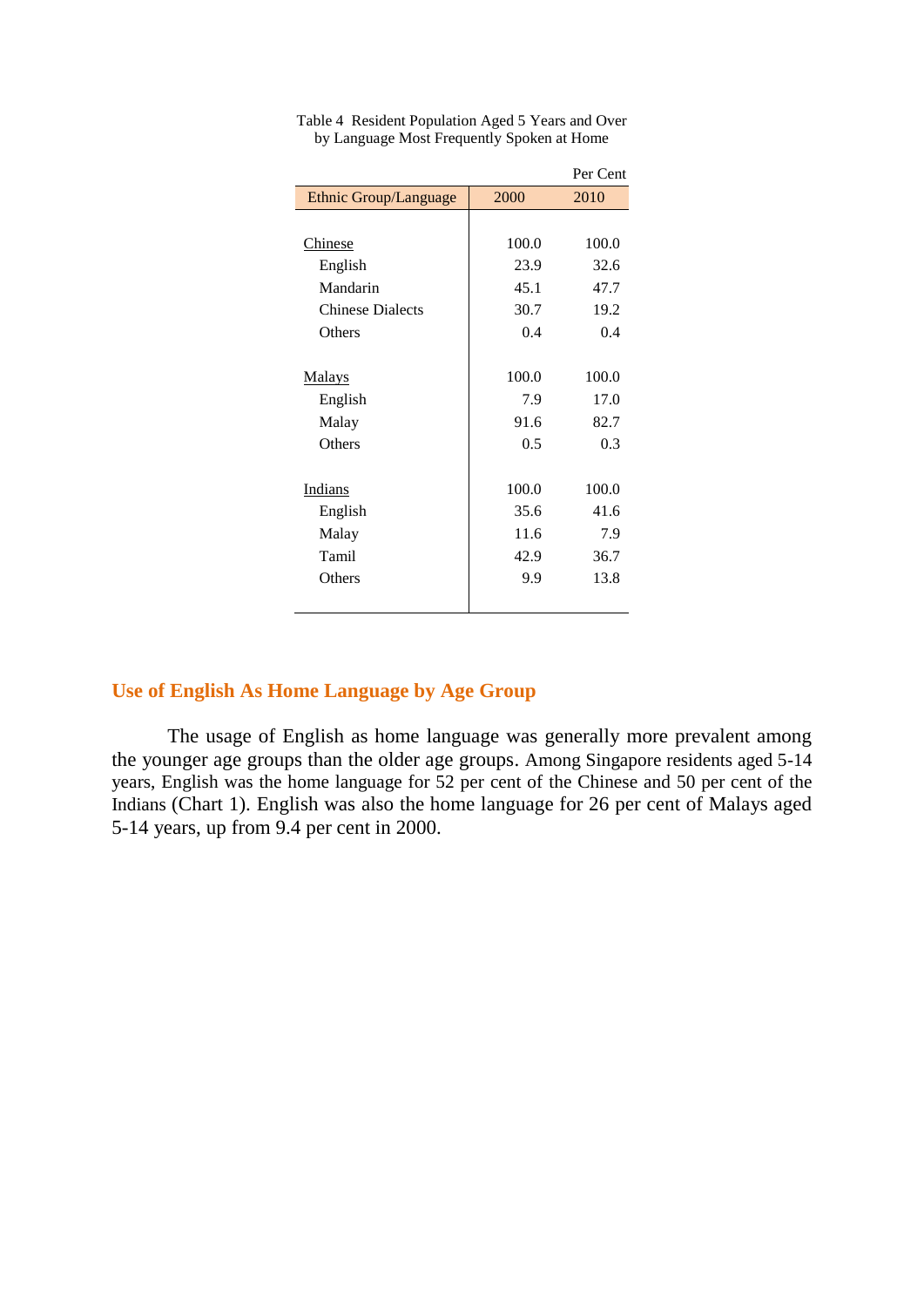

Chart 1 Proportion who Spoke English Most Frequently at Home Among Resident Population Aged 5 Years and Over by Ethnic Group and Age Group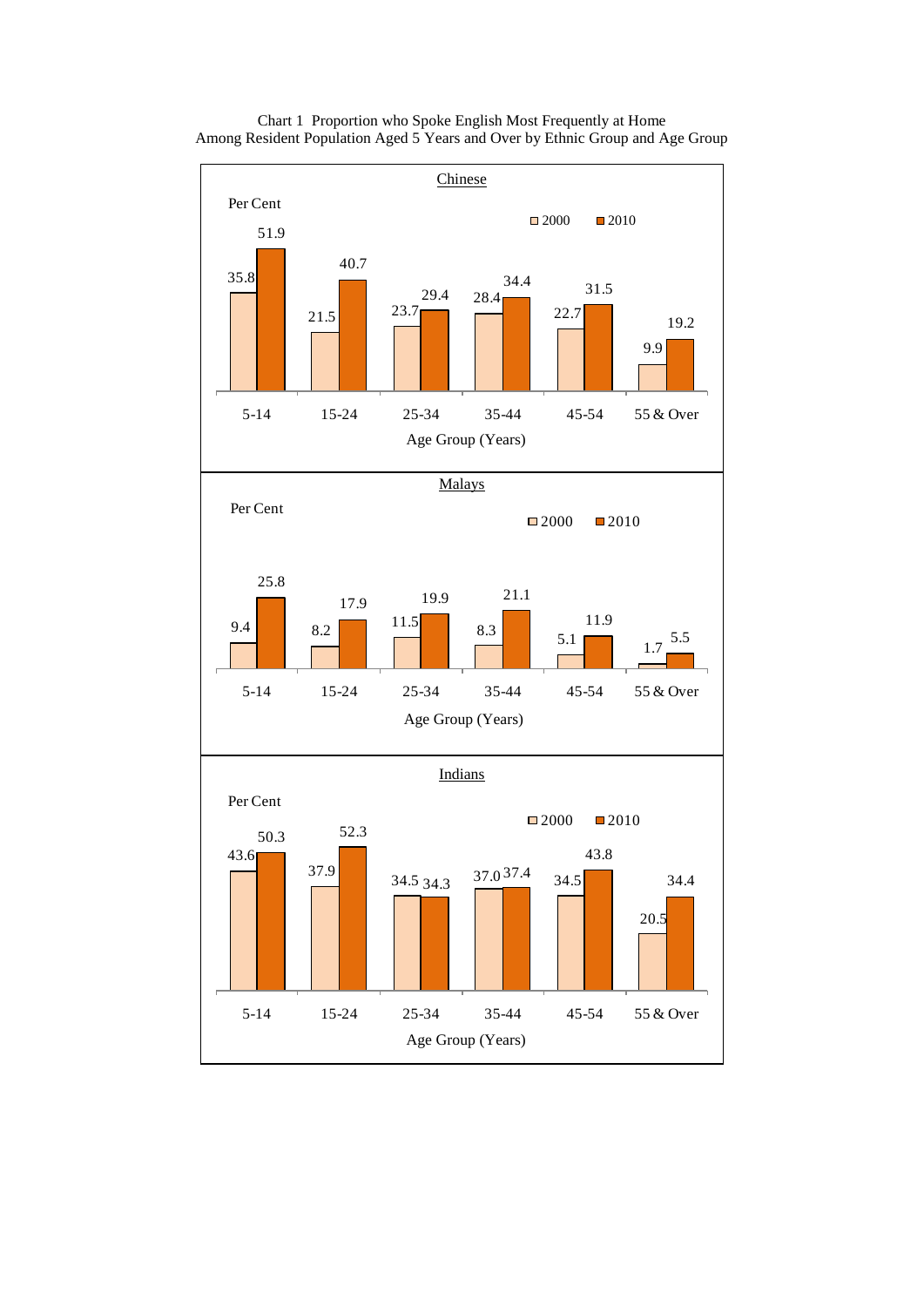#### **Use of English As Home Language by Education Attainment**

Among university graduates, 49 per cent of the Chinese, 47 per cent of the Malays and 38 per cent of the Indians spoke English most frequently at home in 2010 (Chart 2). In contrast, among those with below secondary qualifications, 6.4 per cent of the Chinese, 4.4 per cent of the Malays and 21 per cent of the Indians spoke English most frequently at home.



Chart 2 Proportion of Resident Non-Student Population Aged 15 Years and Over who Spoke English Most Frequently at Home by Ethnic Group and Highest Qualification Attained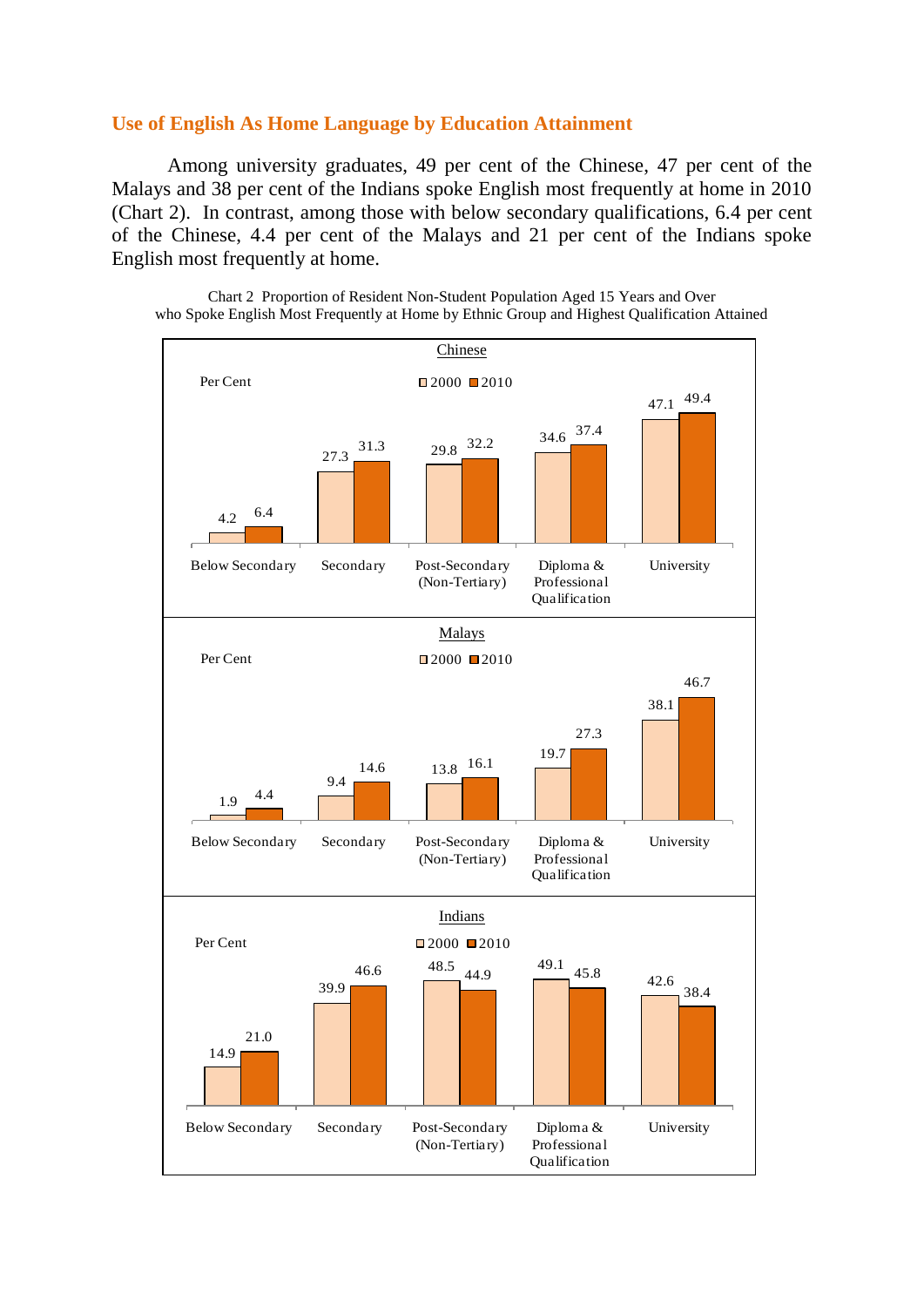# **3 RELIGION**

Buddhists and Taoists accounted for 33 per cent and 11 per cent of the resident population aged 15 years and over in 2010 respectively, as compared to 43 per cent and 8.5 per cent in 2000 (Table 1). The proportion of Christians increased from 15 per cent in 2000 to 18 per cent in 2010. The proportions of Muslims and Hindus were relatively stable at 15 per cent and 5.1 per cent respectively in 2010.

Persons without religious affiliation constituted 17 per cent of the resident population aged 15 years and above in 2010, up from 15 per cent in 2000.

|                 |       | Per Cent |
|-----------------|-------|----------|
| Religion        | 2000  | 2010     |
|                 |       |          |
| Total           | 100.0 | 100.0    |
| Buddhism/Taoism | 51.0  | 44.2     |
| <b>Buddhism</b> | 42.5  | 33.3     |
| <b>Taoism</b>   | 8.5   | 10.9     |
| Christianity    | 14.6  | 18.3     |
| Islam           | 14.9  | 14.7     |
| Hinduism        | 4.0   | 5.1      |
| Other Religions | 0.6   | 0.7      |
| No Religion     | 14.8  | 17.0     |
|                 |       |          |

Table 1 Resident Population Aged 15 Years and Over by Religion

#### **Religious Affiliation by Ethnic Group**

The Chinese experienced a bigger shift in religious affiliations than the Malays and Indians. In 2010, 57 per cent of the Chinese identified themselves as Buddhists or Taoists, down from 64 per cent in 2000 (Table 2). Among the Chinese, there was a corresponding increase in the proportion of Christians (from 17 per cent to 20 per cent) and persons with no religion (from 19 per cent to 22 per cent).

Among the Indians, Hindus comprised 59 per cent in 2010, up from 55 per cent in 2000. Muslims remained the second largest group among Indians at 22 per cent in 2010, declining from 26 per cent in 2000. The proportion of Christians among Indians increased slightly from 12 per cent to 13 per cent.

There were no significant changes in the religious affiliation of the Malays. About 99 per cent of Malays in 2010 were Muslims, similar to the proportion reported in 2000.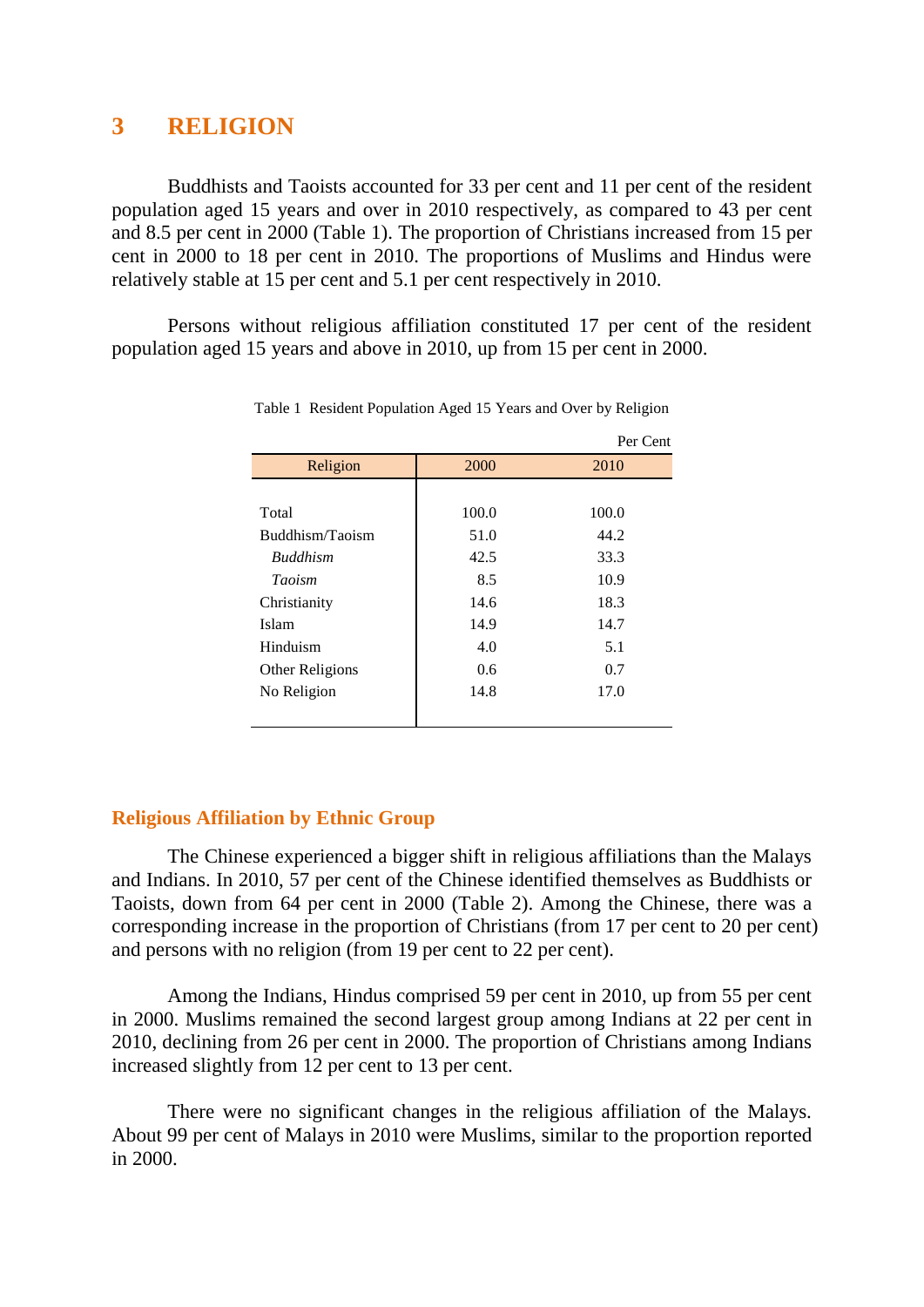The proportion without religious affiliation was highest among the Chinese at 22 per cent in 2010, followed by the Indians at 1.1 per cent and the Malays at 0.2 per cent.

|                         |       | Per Cent |
|-------------------------|-------|----------|
| Ethnic Group / Religion | 2000  | 2010     |
|                         |       |          |
| Chinese                 | 100.0 | 100.0    |
| Buddhism/Taoism         | 64.4  | 57.4     |
| <b>Buddhism</b>         | 53.6  | 43.0     |
| <b>Taoism</b>           | 10.8  | 14.4     |
| Christianity            | 16.5  | 20.1     |
| Other Religions         | 0.5   | 0.7      |
| No Religion             | 18.6  | 21.8     |
|                         |       |          |
| <b>Malays</b>           | 100.0 | 100.0    |
| Islam                   | 99.6  | 98.7     |
| Other Religions         | 0.4   | 1.1      |
| No Religion             | 0.1   | 0.2      |
|                         |       |          |
| <b>Indians</b>          | 100.0 | 100.0    |
| Hinduism                | 55.4  | 58.9     |
| Islam                   | 25.6  | 21.7     |
| Christianity            | 12.1  | 12.8     |
| Other Religions         | 6.3   | 5.4      |
| No Religion             | 0.6   | 1.1      |
|                         |       |          |

Table 2 Resident Population Aged 15 Years and Over by Religion and Ethnic Group

### **Religious Affiliation and Age Group**

The proportion of residents who reported no religion increased across all age groups (Table 3). Higher proportions of younger residents reported no religion than older residents.

The proportion of Christians also increased across all age groups. The proportion of residents who identified themselves to be either Buddhists or Taoists decreased across all age groups. Higher proportions of older adults identified themselves to be either Buddhists or Taoists than younger adults.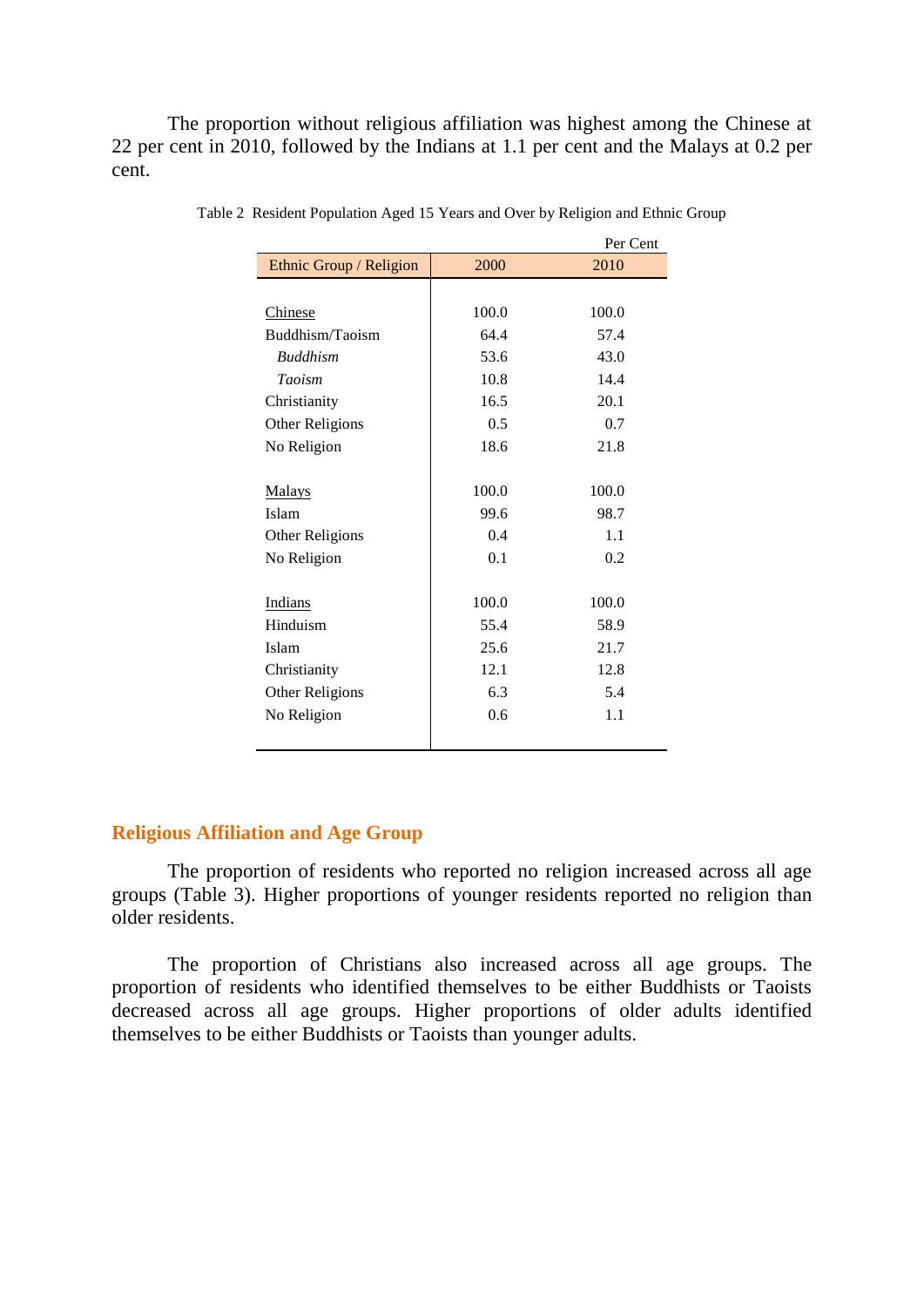|                 |             |       |             |       |                    |       |             |       |                    | Per Cent |
|-----------------|-------------|-------|-------------|-------|--------------------|-------|-------------|-------|--------------------|----------|
| Religion        | 15-24 Years |       | 25-34 Years |       | <b>35-44 Years</b> |       | 45-54 Years |       | 55 Years &<br>Over |          |
|                 | 2000        | 2010  | 2000        | 2010  | 2000               | 2010  | 2000        | 2010  | 2000               | 2010     |
|                 |             |       |             |       |                    |       |             |       |                    |          |
| Total           | 100.0       | 100.0 | 100.0       | 100.0 | 100.0              | 100.0 | 100.0       | 100.0 | 100.0              | 100.0    |
| Buddhism/Taoism | 47.2        | 34.9  | 45.8        | 39.2  | 48.5               | 41.1  | 54.8        | 46.9  | 60.1               | 53.9     |
| <b>Buddhism</b> | 38.9        | 27.1  | 40.2        | 30.6  | 41.5               | 33.3  | 44.9        | 35.9  | 47.4               | 36.9     |
| <b>Taoism</b>   | 8.4         | 7.7   | 5.6         | 8.7   | 6.9                | 7.8   | 9.9         | 11.0  | 12.7               | 17.0     |
| Christianity    | 12.8        | 17.7  | 15.8        | 18.4  | 15.7               | 20.3  | 14.4        | 18.2  | 13.7               | 17.3     |
| Islam           | 18.6        | 21.7  | 15.1        | 14.5  | 15.7               | 13.0  | 13.0        | 15.1  | 12.3               | 11.5     |
| Hinduism        | 3.5         | 4.2   | 4.6         | 7.4   | 4.5                | 6.9   | 3.6         | 4.4   | 3.5                | 3.2      |
| Other Religions | 0.6         | 0.7   | 0.6         | 0.6   | 0.7                | 0.7   | 0.6         | 0.8   | 0.7                | 0.7      |
| No Religion     | 17.3        | 21.0  | 18.1        | 19.9  | 15.0               | 18.0  | 13.7        | 14.6  | 9.8                | 13.4     |
|                 |             |       |             |       |                    |       |             |       |                    |          |

Table 3 Resident Population Aged 15 Years and Over by Religion and Age Group

# **Religious Affiliation and Education Attainment**

The proportion of residents who reported no religion was higher among the higher educated than the lower educated. Among university graduates, 24 per cent reported no religion in 2010 (Table 4). In contrast, a lower 9.9 per cent of residents with below secondary qualifications reported no religion.

There were higher concentrations of Buddhists and Taoists among the lower educated as compared to the higher educated. Between 2000 and 2010, the proportion of Buddhists and Taoists increased among residents with university qualifications, but declined among those with below university qualifications.

Between 2000 and 2010, the proportion of Christians increased among residents with secondary or below qualifications. However, the proportion of Christians declined among those with at least post-secondary qualifications. Christians remained the largest religious group among university graduates in 2010 at 32 per cent.

The proportion of Muslims increased among residents with secondary and above education between 2000 and 2010. The proportion of Hindus also increased among residents with at least post-secondary qualifications.